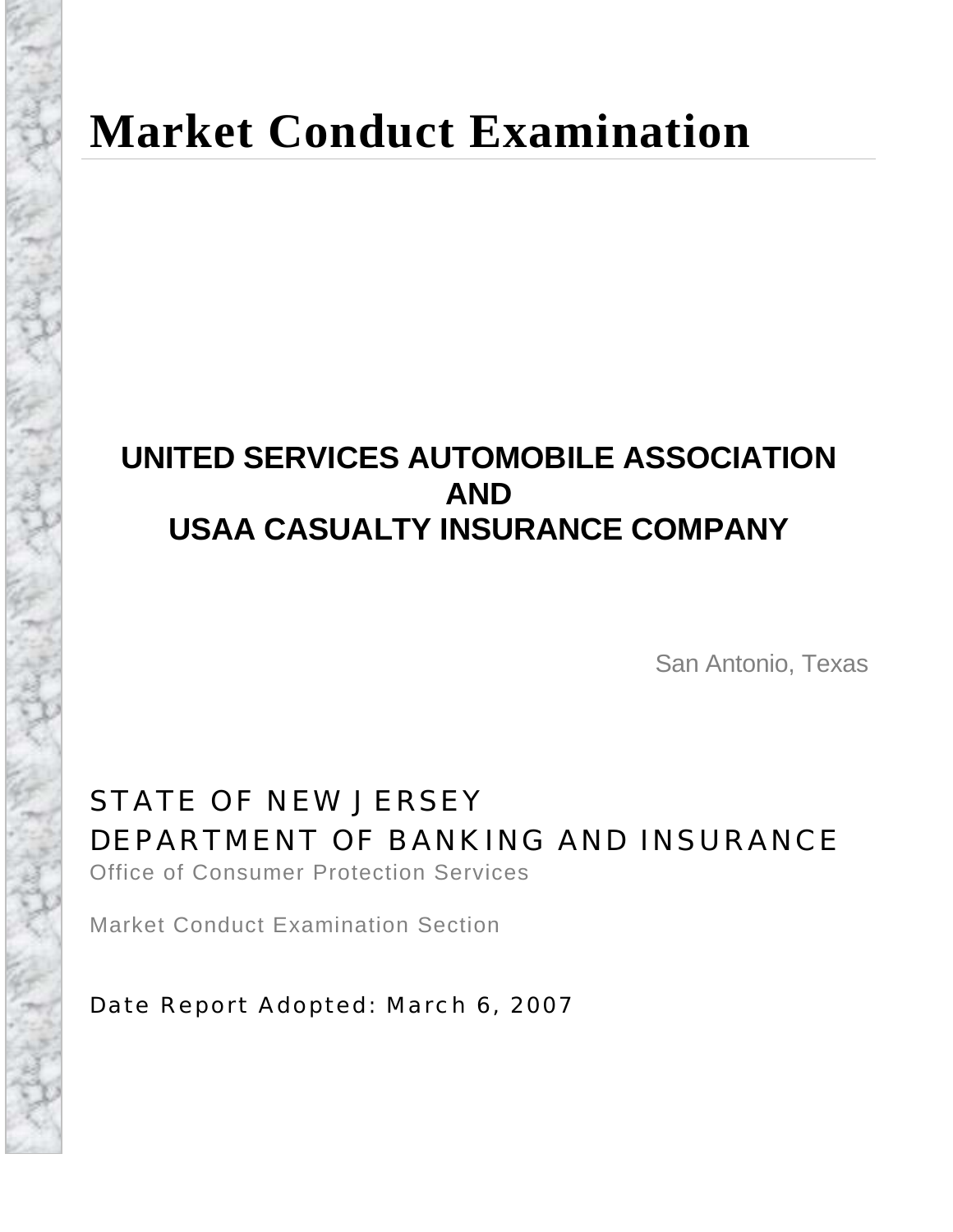#### MARKET CONDUCT EXAMINATION

of the

#### UNITED SERVICES AUTOMOBILE ASSOCIATION

#### USAA CASUALTY INSURANCE COMPANY

located in

#### San Antonio Texas

as of

April 27, 2005

#### BY EXAMINERS

of the

### STATE OF NEW JERSEY DEPARTMENT OF BANKING AND INSURANCE

OFFICE OF CONSUMER PROTECTION SERVICES MARKET CONDUCT EXAMINATION SECTION

### **DATE REPORT ADOPTED: MARCH 6, 2007**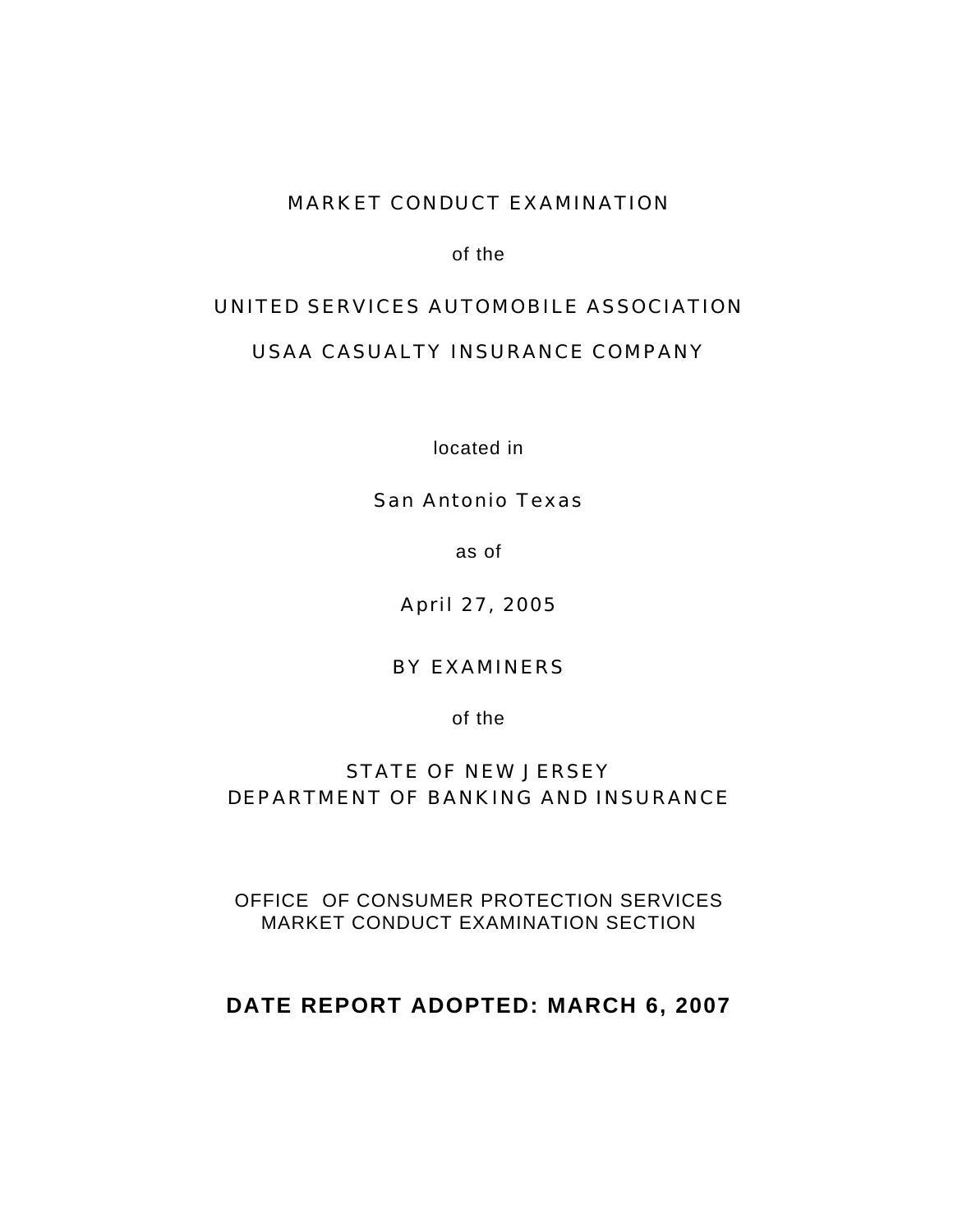# **Table of Contents**

| United Services Automobile Association and USAA Casualty Insurance Company - |
|------------------------------------------------------------------------------|

**Market Conduct Examination**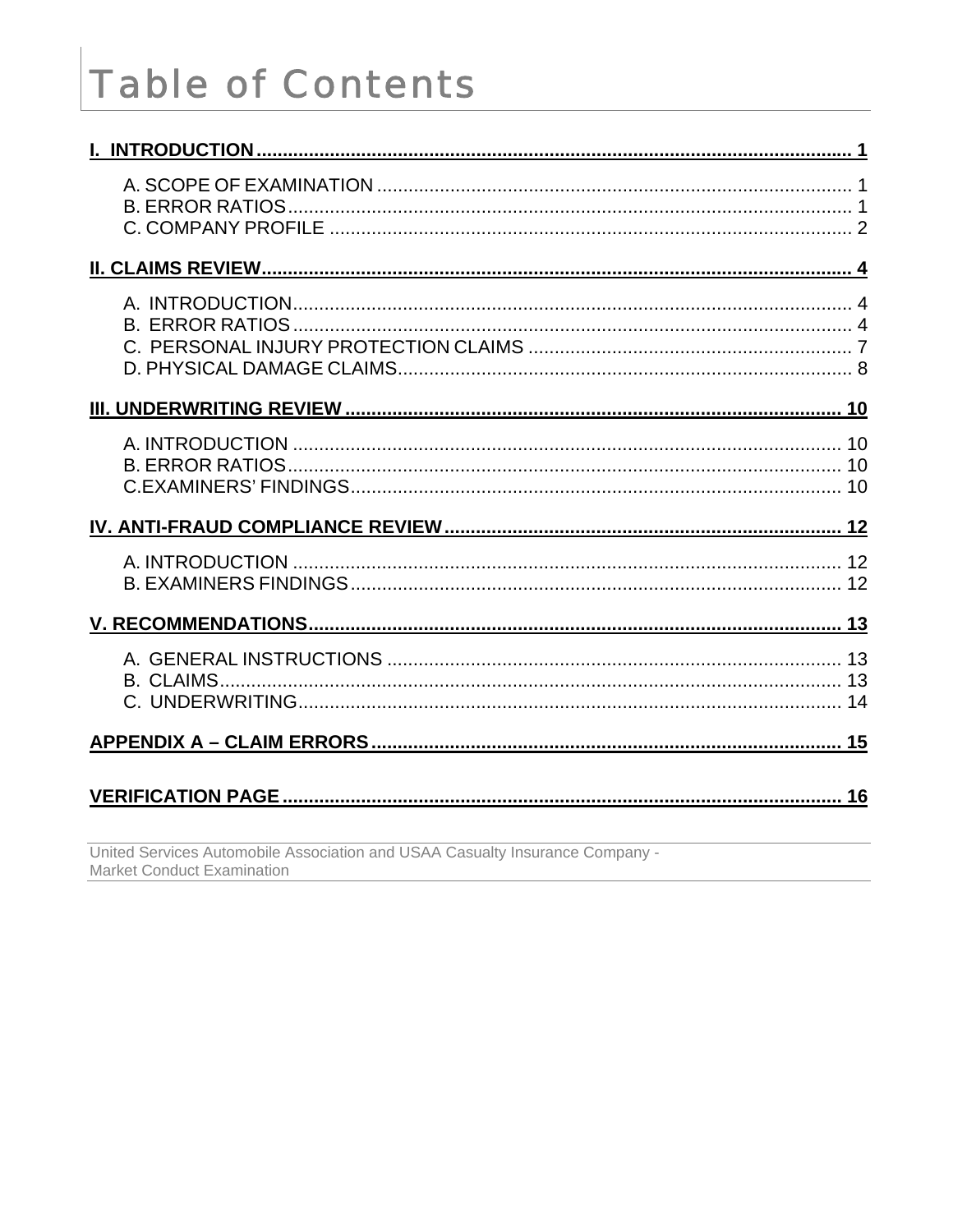# <span id="page-3-0"></span>I. INTRODUCTION

### **A. SCOPE OF EXAMINATION**

his is a report of the Market Conduct and Anti-Fraud Compliance activities of the United Services Automobile Association and USAA Casualty Insurance Companies (hereinafter referred to as "USAA" and "CIC" respectively, or This is a report of the Market Conduct and Anti-Fraud Compliance actively the United Services Automobile Association and USAA Casualty Insur<br>Companies (hereinafter referred to as "USAA" and "CIC" respectively collectively Department of Banking and Insurance (NJDOBI) present their findings, conclusions and recommendations as a result of their examination. The Market Conduct Examiners were Robert Greenfield Examiner-in-Charge, Thomas H. Goehrig and John Sivon.

The scope of the examination included private passenger automobile insurance sold by the Company in New Jersey. The examiners evaluated the Companies' compliance with the regulations and statutes pertaining to automobile underwriting, prompt handling of claim files and anti-fraud compliance. The review period for the examination was January 1, 2003 to April 27, 2005. Review of database records included the period January 1, 2003 to December 31, 2003. The examiners conducted their fieldwork at the United States Automobile Association in San Antonio, Texas between November 29, 2004 and February 4, 2005. On various dates thereafter, the examiners completed additional review work and report writing in Trenton, New Jersey.

The examiners randomly selected files and records from computer listings and documents provided by the Company. The random selection process is in accordance with the National Association of Insurance Commissioner's (NAIC) Market Conduct Examiners' Handbook. In addition, the examiners used the NAIC Handbook, Chapter VIII Conducting the Property and Casualty Examination as a guide to examine the Company and to write this report.

#### **B. ERROR RATIOS**

Error ratios are the percentage of files reviewed which an insurer handles in error. A file is counted as an error when it is mishandled or the insured is treated unfairly, even if no statute or regulation is applicable. If a file contains multiple errors, the examiners will count the file only once in calculating error ratios. However, any file which contains more than one error will be cited more than once in the report. In the event that the insurer corrects an error as a result of a consumer complaint or due to the examiners' findings, the error will be included in the error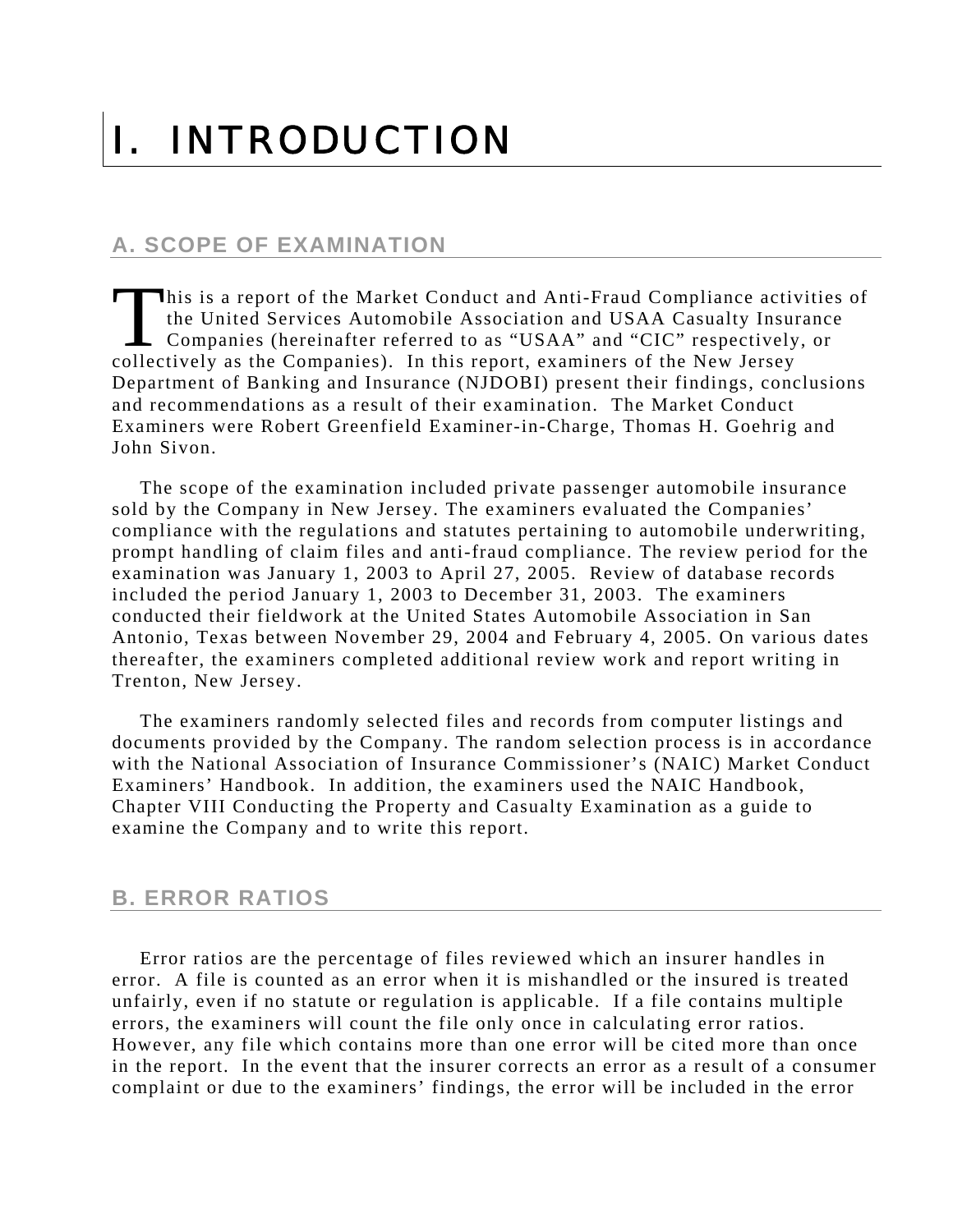<span id="page-4-0"></span>ratio. If the insurer corrects an error independent of a complaint or NJDOBI intervention, the error is not included in the error ratios.

For the purpose of the database computer analyses conducted during this review period, the examiners define an exception as a file or record in a database that does not meet specified criteria as set forth in electronic queries. The file or record has not been reviewed in depth by an examiner. However, the frequency, type or severity of these exceptions may result in the examiners extracting sub-populations and review samples for further, detailed analysis.

Whenever the examiners find that a company commits a type of error with sufficient frequency, they will cite the errors as an improper general business practice. Whenever the examiners identified errors that constitute an improper general business practice, they have stated this in the report that follows.

The examiners sometimes find improper general business practices of an insurer that may be technical in nature or which did not have an impact on a consumer. Even though such a practice would not be in compliance with applicable law, the examiners do not count each of these files as an error in determining error ratios. Whenever such business practices do have an impact on the consumer, each of the files in error will be counted in the error ratio. The examiners indicate in the report that follows whenever they did not count any particular files in the error ratio.

The examiners submitted written inquiries to Company representatives on the errors cited in this report. This provided the opportunity to respond to the examiners' findings and to provide exception to the statutory and/or regulatory errors or mishandling of files reported herein. In response to these inquiries, USAA and CIC agreed with some of the errors cited in this report. On those errors with which the Company disagreed, the examiners evaluated the individual merits of each response and gave due consideration to all comments. In some instances, the examiners did not cite the files due to the Companies' explanatory responses. In others, the errors remained as cited in the examiners' inquiries.

#### **C. COMPANY PROFILE**

United Services Automobile Association (USAA) is organized as a reciprocal inter-insurance exchange. This Company began conducting business in June, 1922 as the "United States Army Automobile Insurance Association" with offices at Kelly Field, Texas. The present title was adopted at the same time that its headquarters was established at Fort Sam Houston, Texas. USAA is licensed in all states, the District of Columbia, Guam, Puerto Rico, and the Virgin Islands.

Subscribers of the exchange (members) are limited to active and former commissioned, non-commissioned and warrant officers of the regular forces and reserve components of the United States Armed Services. The Companies also write private passenger business for its non-military employees.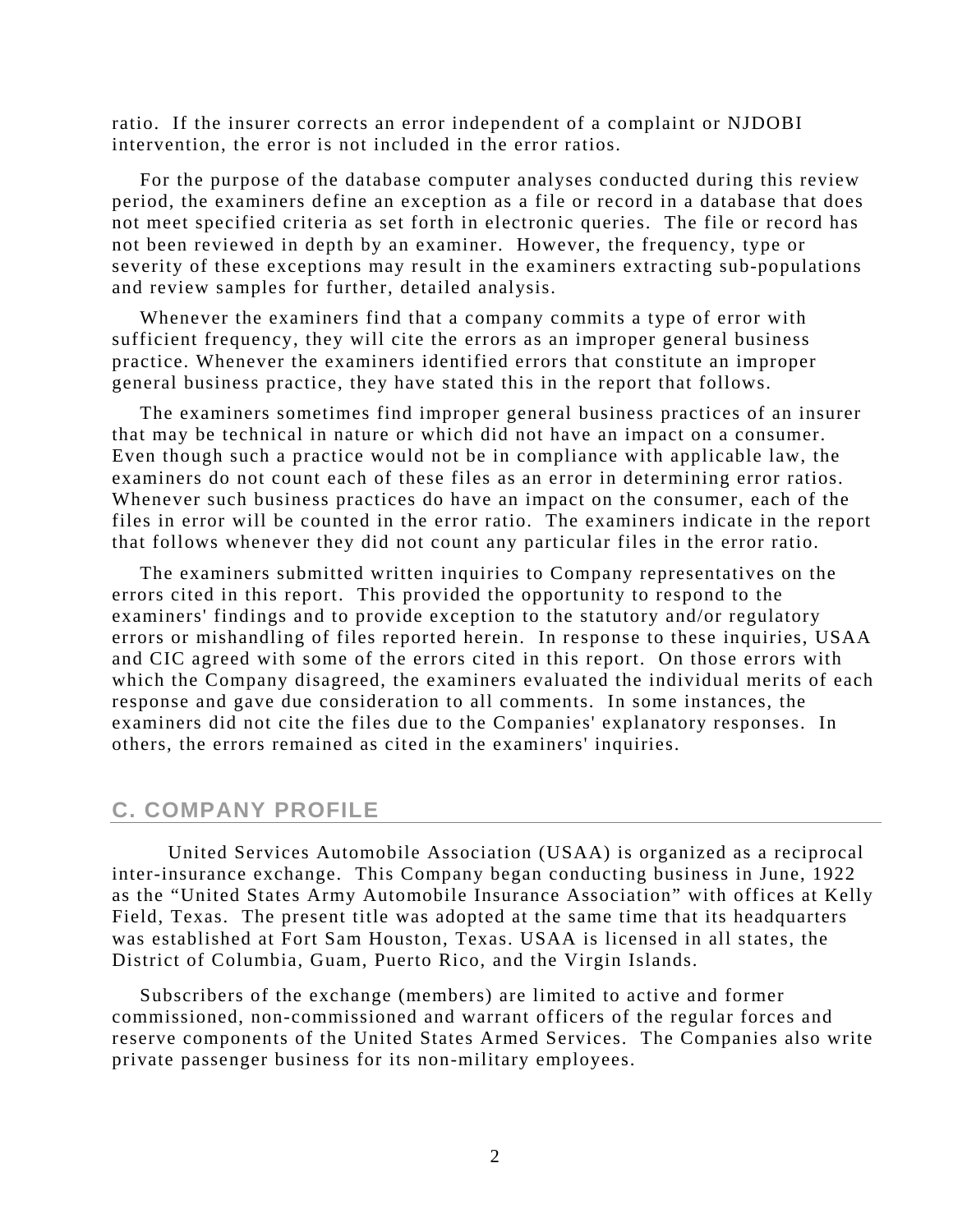USAA Casualty Insurance Company (CIC) was incorporated and licensed in the State of Texas under the name United Services Casualty Insurance Company in September 1968. The current name was adopted in December 1970. In July 1990, CIC was redomesticated to Florida. In January 2000, CIC was redomesticated back to Texas. All outstanding capital stock is owned by United Services Automobile Association. The company is licensed in all states and the District of Columbia. CIC specializes in writing personal lines property and casualty insurance for active duty enlisted personnel other than non-commissioned officers (NCOs), and ex-dependents of USAA members. USAA specializes in writing personal lines property and casualty insurance.

USAA and CIC are direct writers in the State of New Jersey. Operations are conducted on a direct basis by mail and telephone from the Home and Regional Offices. Regional offices are maintained in Colorado Springs, Colorado, Norfolk, Virginia, Sacramento, California, Phoenix, Arizona, and Tampa, Florida. The majority of claims are handled through the regional and home office staff. Claims requiring additional handling are referred to staff field adjusters.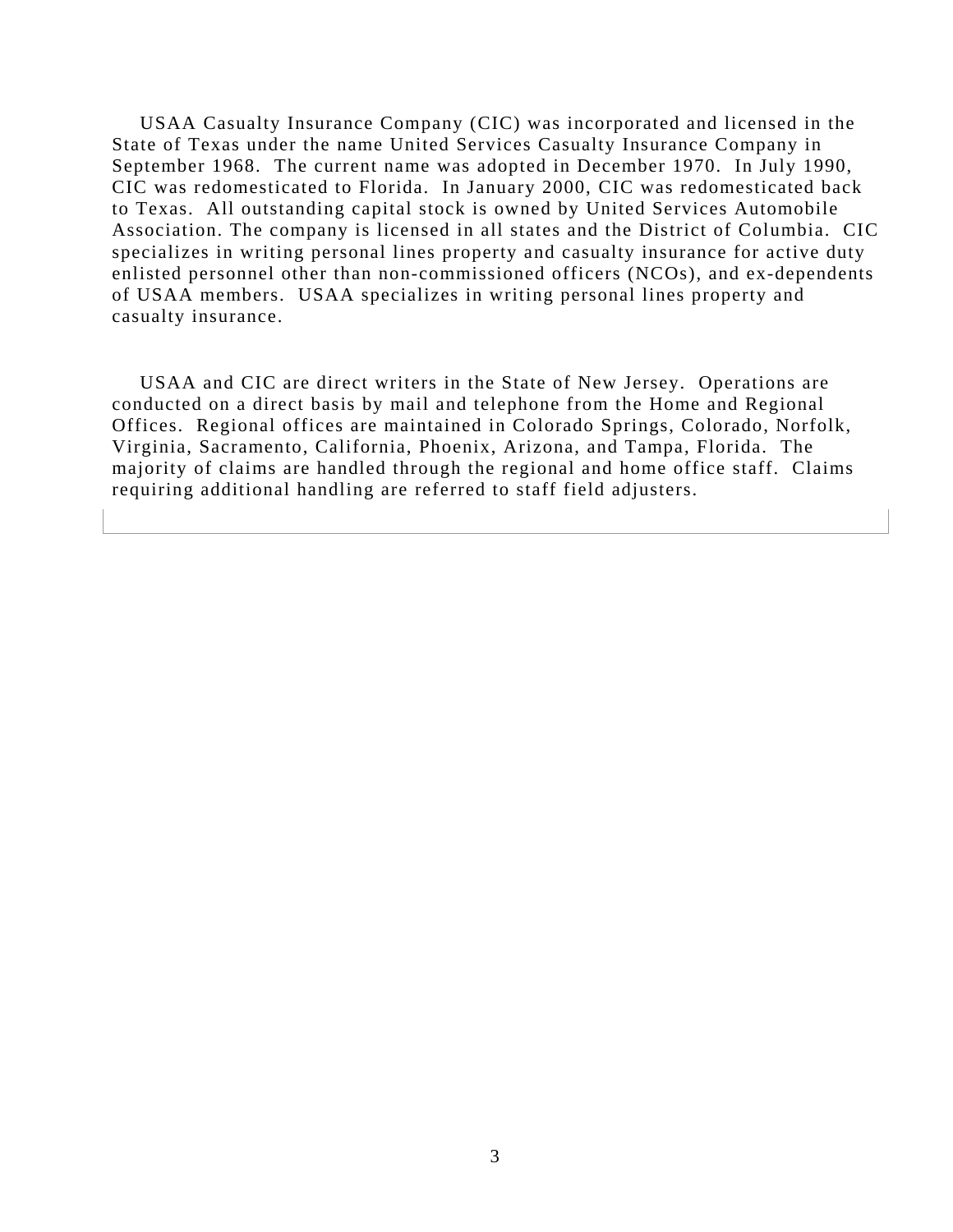# <span id="page-6-0"></span>II. CLAIMS REVIEW

#### **A. INTRODUCTION**

This review covers Personal Injury Protection (PIP), collision, comprehensive and property damage claims submitted under private passenger automobile insurance. In reviewing each claim, the examiners checked for compliance with all applicable statutes and regulations that govern timeliness requirements in settling first and third party claims. The examiners conducted specific reviews placing particular emphasis on **N.J.S.A. 17:29B-4(9**) and **N.J.A.C. 11:2-17** (Unfair claim and settlement practices), **N.J.A.C. 11:3-10.5** and **N.J.A.C. 11:2-17.7** (timeliness of settlement and notification of delay) and **N.J.S.A. 39:6A-5** (timely payment of Personal Injury Protection Benefits). These requirements relate to NAIC Market Conduct standards outlined in Chapter VIII of the Property and Casualty Insurance Examinations section of the NAIC Handbook.

#### **B. ERROR RATIOS**

The examiners calculated the error ratios by applying the procedure outlined in the introduction of this report. Error ratios are itemized separately based on the review samples as indicated in the following charts. The PIP review consisted of reviewing one randomly selected bill from each file.

Chart 1 below, identified as Random Sample Paid Claims Review, is a summary of the examiners' random review of claim files which yielded an overall error ratio of 7% with respect to timely claim payment. Chart 2 below, identified as Database Exception Prompt Pay Claims Review, is a summary of the examiners' population-wide database review of claim files, which yielded an overall error ratio of less than 1% with respect to timely claim payment. It should be noted that the examiners could not include an electronic, systems-wide PIP review because the Companies' databases did not retain date fields necessary to measure timeliness.

Chart 3 below, identified as Random Sample Denied Claims Review, is a summary of the examiners' random review of denied property damage files which yielded an error ratio of 0%. The examiners did not review randomly selected denied collision or comprehensive claims because the database review outlined in Chart 4, Database Exception Denied Claims Prompt Settlement Review, revealed no potential errors. Chart 4 is a summary of the examiners' population-wide review of denied claims that yielded an overall exception ratio of less than 1%. The examiners could not review denied PIP claims on a population-wide basis because of the systems limitations described above. A summary of these charts and the examiners' overall findings are addressed below.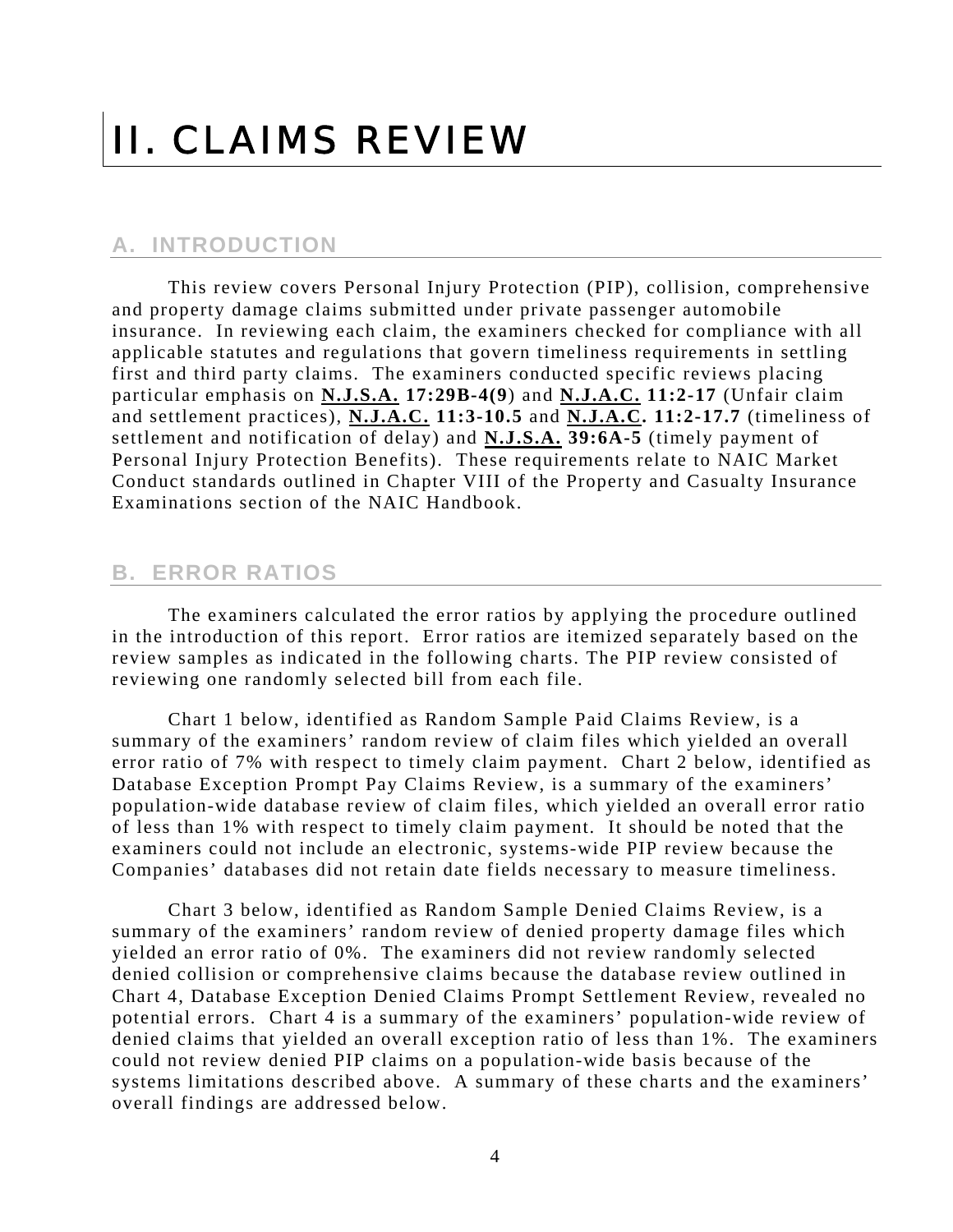| <b>Random Sample</b>        | Files Reviewed Files in Error Error Ratio |                          |                          |
|-----------------------------|-------------------------------------------|--------------------------|--------------------------|
| <b>PIP Claims</b>           |                                           |                          |                          |
| <b>USAA</b>                 | 25                                        | $\mathbf 1$              | 4%                       |
| <b>CIC</b>                  | 25                                        | $\underline{\mathbf{0}}$ | $\underline{\mathbf{0}}$ |
| Subtotal                    | 50                                        | $\mathbf 1$              | 2%                       |
| <b>Collision Claims</b>     |                                           |                          |                          |
| <b>USAA</b>                 | 20                                        | $\mathbf 0$              | 0%                       |
| <b>CIC</b>                  | 20                                        | 8                        | <u>40%</u>               |
| Subtotal                    | 40                                        | 8                        | 20%                      |
| <b>Comprehensive Claims</b> |                                           |                          |                          |
| <b>USAA</b>                 | 18                                        | $\overline{2}$           | 11%                      |
| <b>CIC</b>                  | 16                                        | $\underline{\mathbf{0}}$ | $\underline{\mathbf{0}}$ |
| Subtotal                    | 34                                        | $\overline{2}$           | 6%                       |
| <b>Property Damage</b>      |                                           |                          |                          |
| <b>USAA</b>                 | 20                                        | $\mathbf 0$              | $\boldsymbol{0}$         |
| <b>CIC</b>                  | <u>19</u>                                 | $\underline{\mathbf{0}}$ | $\underline{\mathbf{0}}$ |
| <b>Subtotals</b>            | 39                                        | $\mathbf 0$              | $\mathbf 0$              |
| <b>Random Totals</b>        | 163                                       | 11                       | 7%                       |

## **1. Random Sample Paid Claims Review**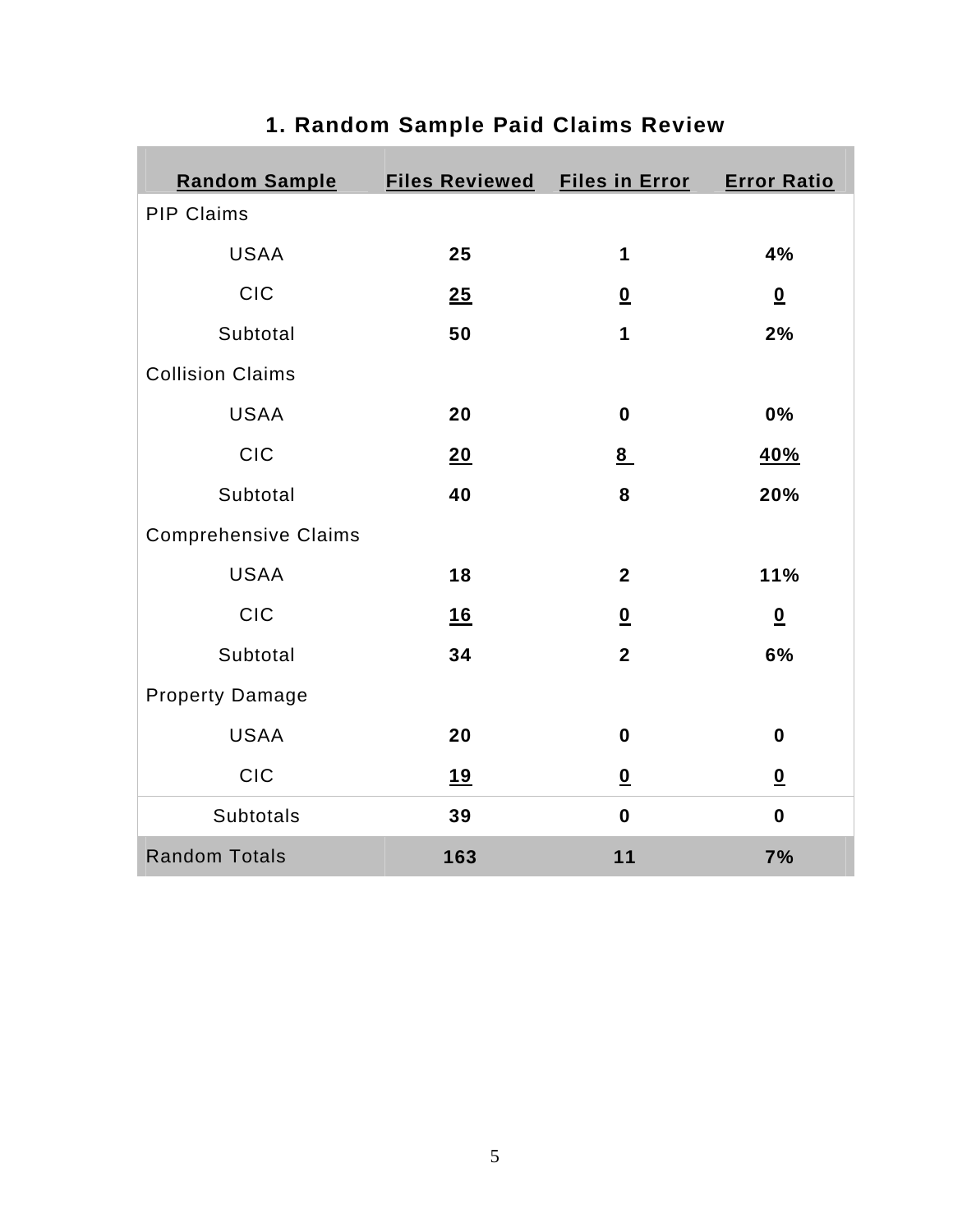| <b>Claim Review</b><br><b>Category</b> | <b>Claims</b><br>Paid | <b>Number of</b><br><b>Exceptions</b> | <b>Exception</b><br>Ratio |
|----------------------------------------|-----------------------|---------------------------------------|---------------------------|
| Collision                              |                       |                                       |                           |
| <b>USAA</b>                            | 3,782                 | 16                                    | 1%                        |
| <b>CIC</b>                             | 4,484                 | 16                                    | 1%                        |
| Subtotal                               | 8,266                 | 32                                    | 1%                        |
| Comprehensive                          |                       |                                       |                           |
| <b>USAA</b>                            | 967                   | 18                                    | 1.86%                     |
| <b>CIC</b>                             | 1,263                 | 15                                    | 1.19%                     |
| Subtotal                               | 2,230                 | 33                                    | 1.48%                     |
| <b>Property Damage</b>                 |                       |                                       |                           |
| <b>USAA</b>                            | 2,314                 | 14                                    | 1%                        |
| <b>CIC</b>                             | 2,911                 | 15                                    | 1%                        |
| Subtotal                               | 5,225                 | 29                                    | $1\%$                     |
| <b>Overall Totals</b>                  | 15,721                | 94                                    | 1%                        |

## **2. Database Exception Prompt Pay Claims Review**

## **3. Random Sample Denied Claims Review**

| <b>Review Category</b>           | <b>Files Reviewed</b> | <b>Files in Error</b> | <b>Error Ratio</b> |
|----------------------------------|-----------------------|-----------------------|--------------------|
| <b>Property Damage</b><br>Claims |                       |                       |                    |
| <b>USAA</b>                      | 4                     | 0                     | 0%                 |
| <b>CIC</b>                       | 7                     | $\bf{0}$              | 0%                 |
| Subtotal                         | 11                    | 0                     | 0%                 |
| <b>Random Totals</b>             | 11                    | 0                     | 0%                 |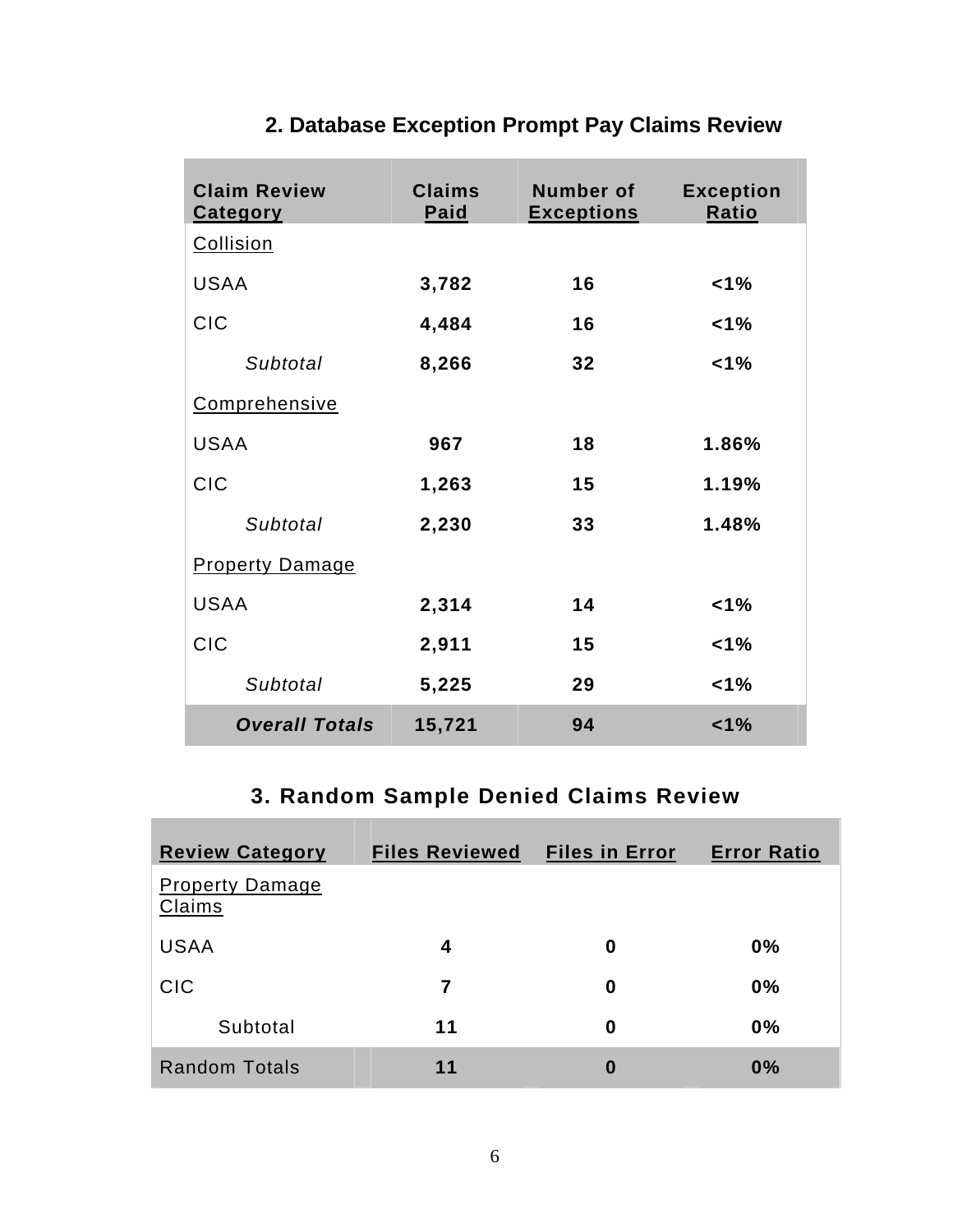| 4. Database Exception Denied Claims Prompt Settlement Review |  |  |  |
|--------------------------------------------------------------|--|--|--|
|                                                              |  |  |  |

| <b>Claim Review</b><br><b>Category</b> | <b>Claims</b><br><b>Denied</b> | <b>Number of</b><br><b>Exceptions</b> | <b>Exception</b><br>Ratio |
|----------------------------------------|--------------------------------|---------------------------------------|---------------------------|
| Collision                              |                                |                                       |                           |
| <b>USAA</b>                            | 1,845                          | $\bf{0}$                              | 0%                        |
| <b>CIC</b>                             | 2,258                          | $\boldsymbol{0}$                      | 0%                        |
| Subtotal                               | 4,103                          | 0                                     | 0%                        |
| Comprehensive                          |                                |                                       |                           |
| <b>USAA</b>                            | 255                            | $\bf{0}$                              | 0%                        |
| <b>CIC</b>                             | 372                            | 0                                     | 0%                        |
| Subtotal                               | 627                            | $\bf{0}$                              | 0%                        |
| <b>Property Damage</b>                 |                                |                                       |                           |
| <b>USAA</b>                            | 1.080                          | 1                                     | 1%                        |
| <b>CIC</b>                             | 1,331                          | 3                                     | 1%                        |
| Subtotal                               | 2,411                          | $\overline{\mathbf{4}}$               | $1\%$                     |
| <b>Overall Totals</b>                  | 7,141                          | $\overline{\mathbf{4}}$               | 1%                        |

### **C. PERSONAL INJURY PROTECTION CLAIMS – RANDOM SAMPLE**

#### **1. Failure to Pay PIP Claim Timely – 1 File in Error**

**N.J.S.A. 39:6A-5g** states that a claim "shall be overdue if not paid within 60 days after the insurer is furnished written notice of the fact of a covered loss…" **N.J.A.C. 11:2-17.7(b)** states that, "The maximum period for all personal injury protection (PIP) claims shall be 60 calendar days after the insurer is furnished written notice of the fact of a covered loss…; provided however that an insurer may secure a 45-day extension in accordance with **N.J.S.A. 39:6A-5**." In addition, the examiners checked for compliance with Chapter VIII, paragraph G, Standard 3 in the Claims section of the NAIC Market Conduct Examination Handbook which states that the examiners should verify that claims are resolved in a timely manner.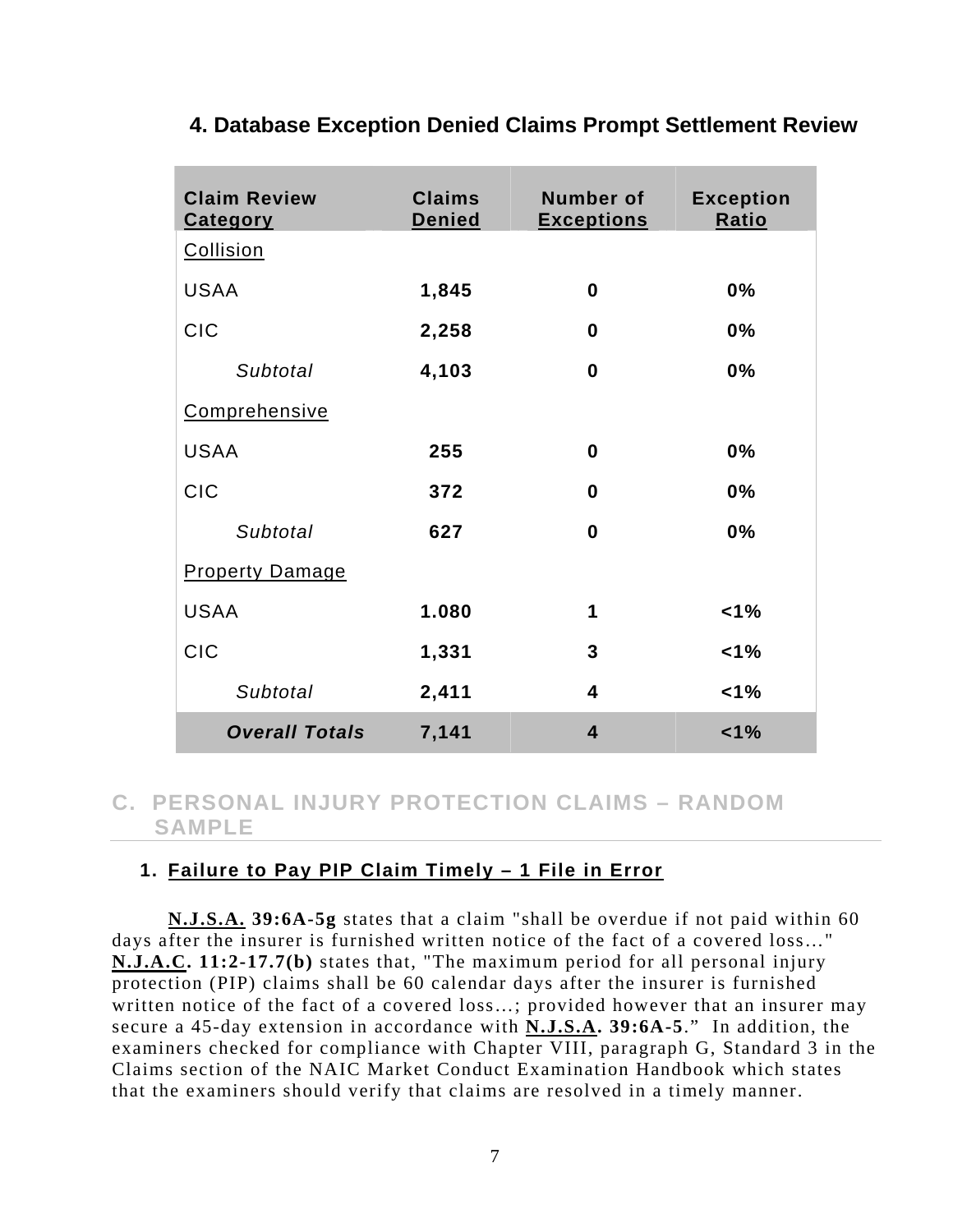<span id="page-10-0"></span> The examiners reviewed 50 paid PIP claims and found that USAA failed to settle claim number **2056425-33** within the maximum 60-calendar day time frame without securing additional time to investigate, contrary to the above statutes and regulation. The Company received notice of a PIP claim on January 9, 2003 from AHS Hospital in the amount of \$311.00 but did not issue payment until April 23, 2003, a period of 44 days beyond the required time frame of 60 days.

#### **2. Failure to Pay Interest on Delayed PIP Payment – 1 File in Error**

**N.J.S.A. 39:6A-5(h)** requires the payment of interest on all overdue benefits. This is relative to Standard Number 6 in the claims section of the NAIC Market Conduct Handbook, which states that "Claims (should be) properly handled in accordance with policy provisions and applicable statutes, rules and regulations." The examiners also found that the Company failed to pay the required interest on PIP claim **2056425-33** cited above. The Company agreed with the examiners' finding on this claim.

#### **D. PHYSICAL DAMAGE CLAIMS – RANDOM SAMPLE**

#### **1. Failure to Settle Physical Damage Claims Within Maximum 30-Day Period and Failure to Issue Delay Notices on Physical Damage Claims (10 Files in Error) - Improper General Business Practice Regarding Delay Notices**

**N.J.A.C. 11:3-10.5(a)** states that unless clear justification exists, or unless provided by law, the maximum payment period for physical damage claims shall be 30 calendar days. This is relative to Standard Number 6 in the claims section of the NAIC Market Conduct Handbook, which states that "Claims (should be) properly handled in accordance with policy provisions and applicable statutes, rules, and regulations.

 Contrary to **N.J.A.C. 11:3-10.5(a)** as referenced above, the Companies failed to pay eight collision and two comprehensive claims within the required 30-day period.

#### **PLEASE SEE APPENDIX A-1 FOR LIST OF FILES IN ERROR**

The examiners also noted that the Companies did not send a delay notice to any of the insureds listed in Appendix A-1. This is contrary to **N.J.A.C. 11:3- 10.5(b**). This regulation states that, "…if any element of a claim remains unresolved for more than 30 days for physical damage claims from the date of the loss notice by the insured, the insurer shall provide the insured with a written explanation of the specific reasons for delay in the claim settlement. Updated written notices shall be sent every 30 days thereafter until all elements of the claim are either honored or rejected." Since this error occurred with a frequency of 100%, the examiners cited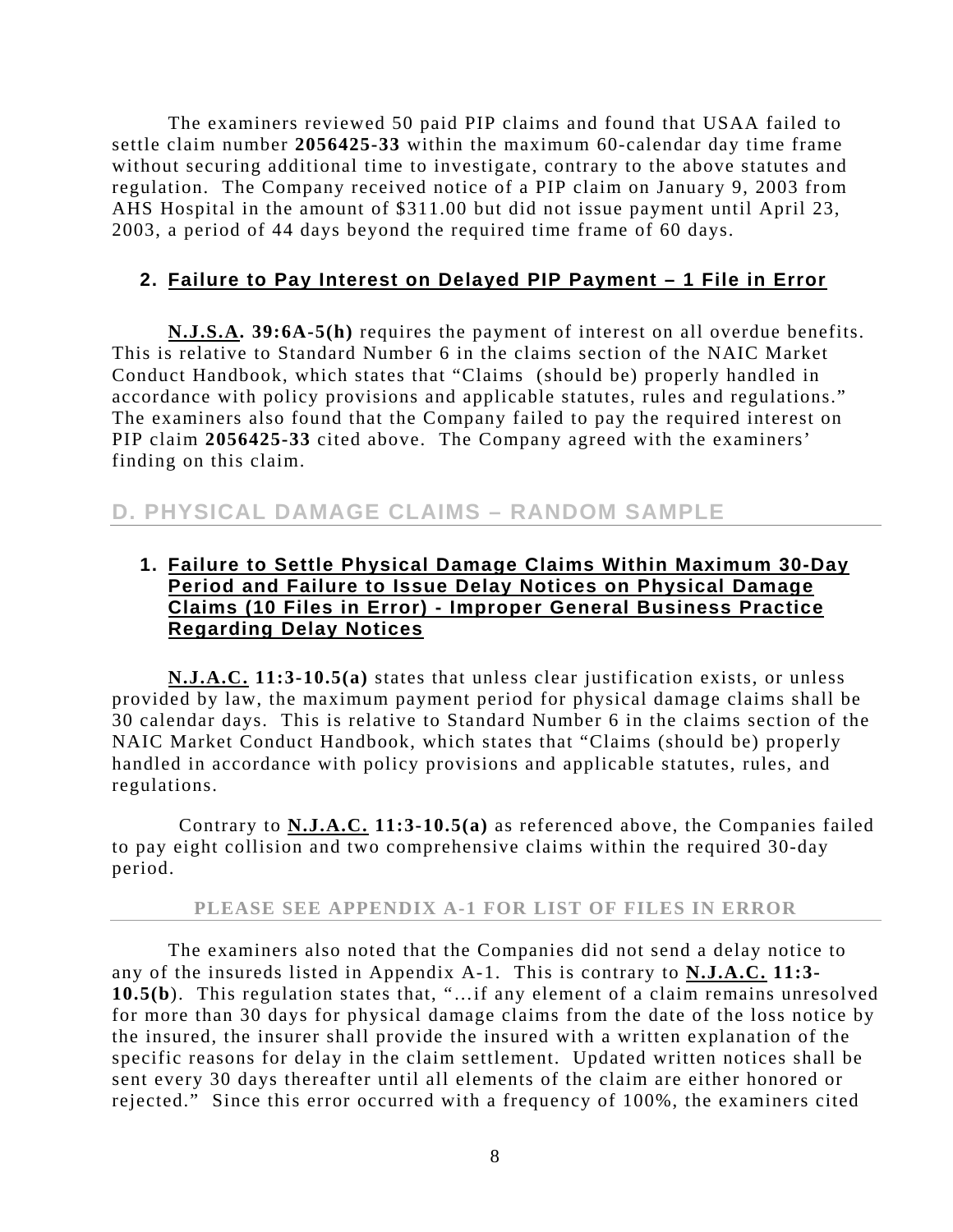this error as an improper general business practice. The examiners note that these files reflected several different settlement characteristics. Some were repaired at a direct repair shop, others were repaired at a shop selected by the insured and others were total losses where the vehicle was not repaired. In each case, delays in the settlement process can adversely affect the insured, e.g., exceeding rental limits or maximums, as well as difficulties in selecting shops other than the DRP and incurring additional expenses where the insured in not happy with DRP settlement progress. In such cases, a delay notice is warranted.

#### **2. Results of Population-Wide Paid Claim Database Review**

The examiners conducted database time study reviews on the Companies' entire population of paid collision, comprehensive and property damage claims as stated previously. The examiners could not review paid PIP claims in this manner because the Companies' systems did not retain relevant data required for this review.

The examiners queried this data by measuring claim receipt date and file feature closure date. It should be noted that the Companies' systems could not capture the actual payment date, thus requiring analysis based on the claim feature closure date. Since the claim feature closure date always occurred after the actual payment, the results of the time study were biased against the Companies. To offset this skew, the examiners added an additional five days (average lag between payment date and file closure date) to the maximum settlement periods (30 calendar days for first party claims pursuant to N.J.A.C. 11:3-10.5(a) and 45 calendar days pursuant to N.J.A.C.  $11:2-17.7(c)2$  and developed database queries that identified settlements beyond 35 days for physical damage claims and 50 days for property damage claims.

As noted in Chart 2 above, the examiners found exception ratios of less than one percent on collision and property damage claims. On paid property damage claims, the examiners found an exception ratio of less than two percent. On denied claims as noted in Chart 4 above, the examiners reported a zero percent exception ratio on collision and comprehensive claims, and an exception ratio of less than one percent on property damage claims. Regarding the latter, the Company identified the four claims that comprised the property damage exception ratio; since dates were known on these files, the examiners were able to calculate the exact number of days to settle these claims (see Appendix A-2).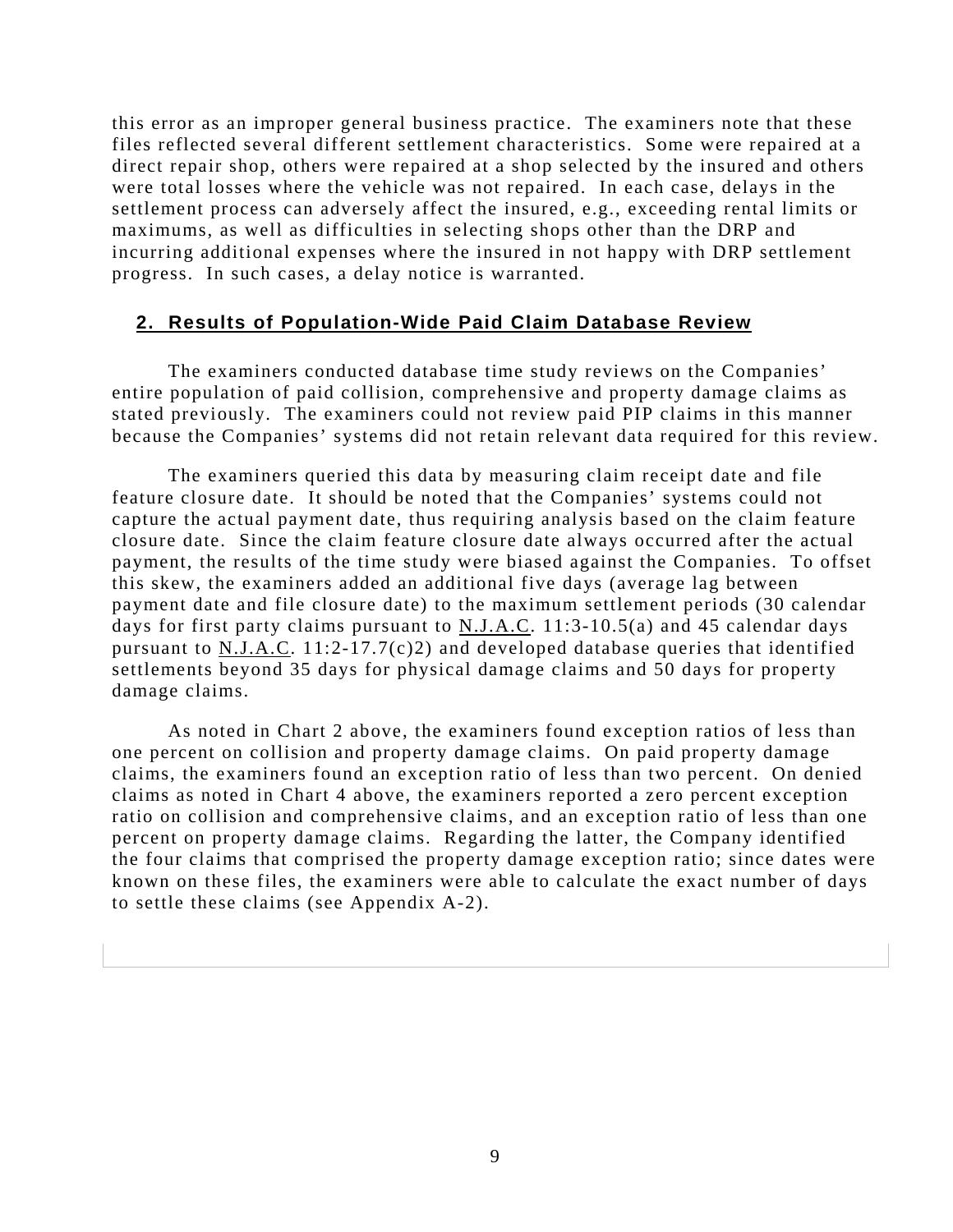# <span id="page-12-0"></span>III. UNDERWRITING REVIEW

### **A. INTRODUCTION**

 The examiners checked for compliance with applicable statutes and regulations including **N.J.S.A. 17:29A-6, 15, 36 and 38** (filed and approved rating methods), **N.J.A.C. 11:3-39** (premium discounts), **N.J.A.C. 11:3-19A** (Tier rating plans and underwriting rules) and **Bulletins 00-02** and **03-33** (congruence between rating territory and vehicle garaging location). These statutory and administrative requirements relate to the NAIC Standards of Chapter VIII – Conducting the Property and Casualty Insurance Examination of the Market Conduct Examiners' Handbook.

### **B. ERROR RATIOS**

| <b>Company</b> | <b>Files Reviewed</b> | <b>Files in Error</b> | <b>Error Ratios</b> |
|----------------|-----------------------|-----------------------|---------------------|
| <b>CIC</b>     | 109                   |                       | $0\%$               |
| <b>USAA</b>    |                       |                       | ን%                  |
| Total          | 201                   |                       | $0\%$               |

### **C. EXAMINERS' FINDINGS**

#### **1. Approved Rating, Premium Discounts, Tier Placement and Territory Assignment Review**

The random samples for both companies were reviewed for conformity with approved tier underwriting plans that USAA and CIC filed with the Department. This review also included the Companies' adherence to Department **Bulletin No.00- 02** and **03-33**, which specifies that the proper territory rating is to be based on the automobile garage location rather than the insured's mailing address zip code. Finally, the examiners checked for compliance with senior citizen discount mandates specified in **N.J.S.A. 17:29A-38**, as well as application of passive restraint discounts for vehicles equipped with such devices, including airbags and automatic seat belts.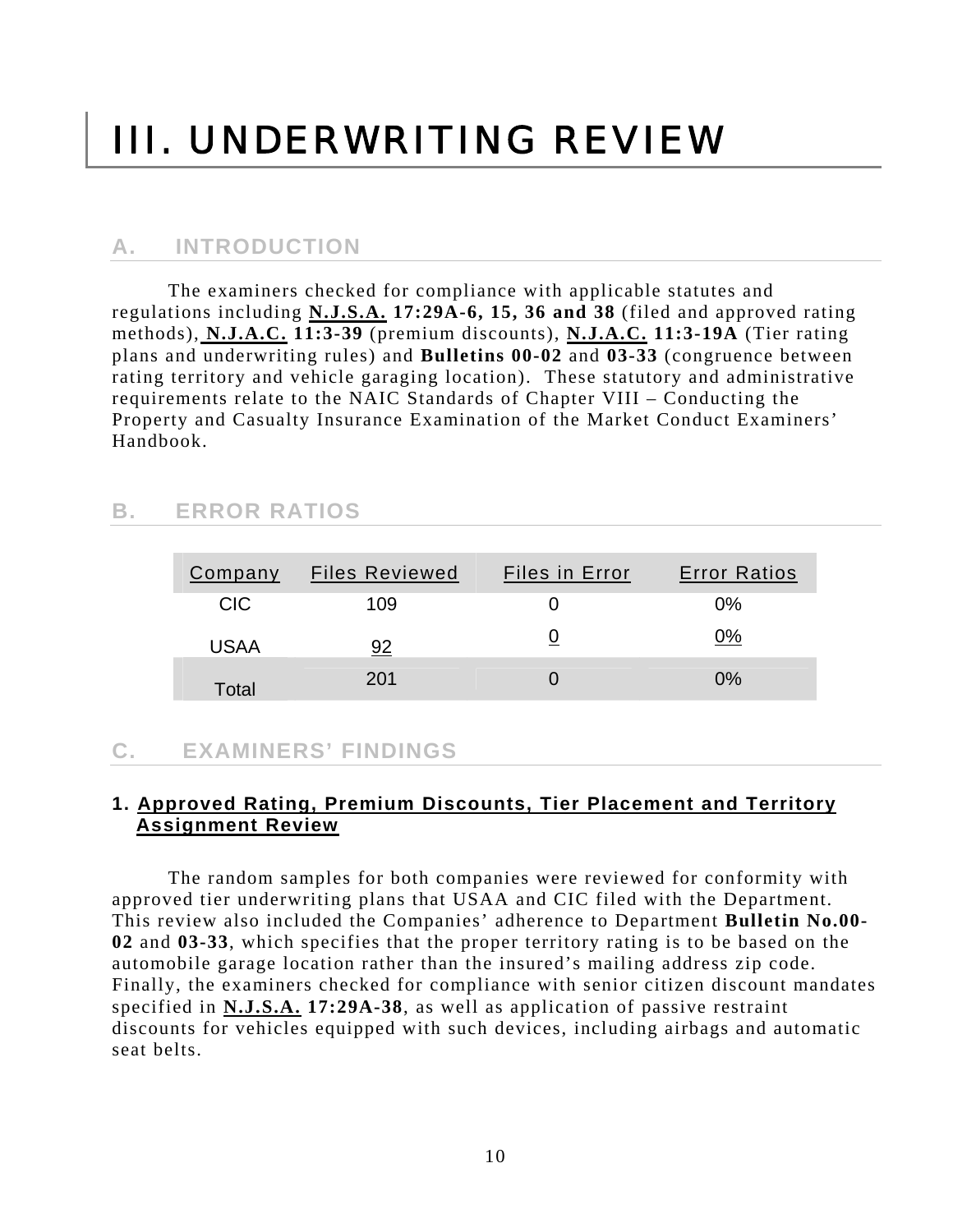The examiners reviewed a random sample of 201 files and found that the Companies provided all applicable discounts and properly placed the insured drivers in the correct tiers and assigned insureds to the appropriate territory.

#### **2. Improper Nonrenewal Notices Found in Underwriting Files – 2 Files in Error**

**N.J.A.C. 11:3-8.3(e)1** states that no notice of nonrenewal shall be valid unless it includes the designated provision(s) of this subchapter under which action is being taken. This regulation is related to NAIC Market Conduct Examination Standard 23: Termination Practices in the underwriting and rating section of the NAIC Handbook, which states that termination notices must comply with policy provisions, state laws and company guidelines. On terminated policy numbers **10515094** and **10368525**, which were discovered during the underwriting review, the Company relied on its underwriting guidelines to justify its decision to terminate these policies. Although **N.J.A.C. 11:3-8.3(e)1ii** permits an insurer to nonrenew a policy when an insured does not meet the insurer's underwriting guidelines, **N.J.A.C. 11:3-8.3(e)1** requires that insurers specify the authority for such terminations. In response to the examiners' inquiries, the Company agreed that, contrary to **N.J.A.C. 11:3-8.3(e)1,**  the termination notices did not specify that these policies were terminated pursuant to authority specified in **N.J.A.C. 11:3-8.3(e)1ii.** Since this error was caused by programming statements in the Company's automated notice system, this error occurred on all termination notices. However, the examiners did not consider this error to be an improper general business practice because of the relatively benign impact on the consumer.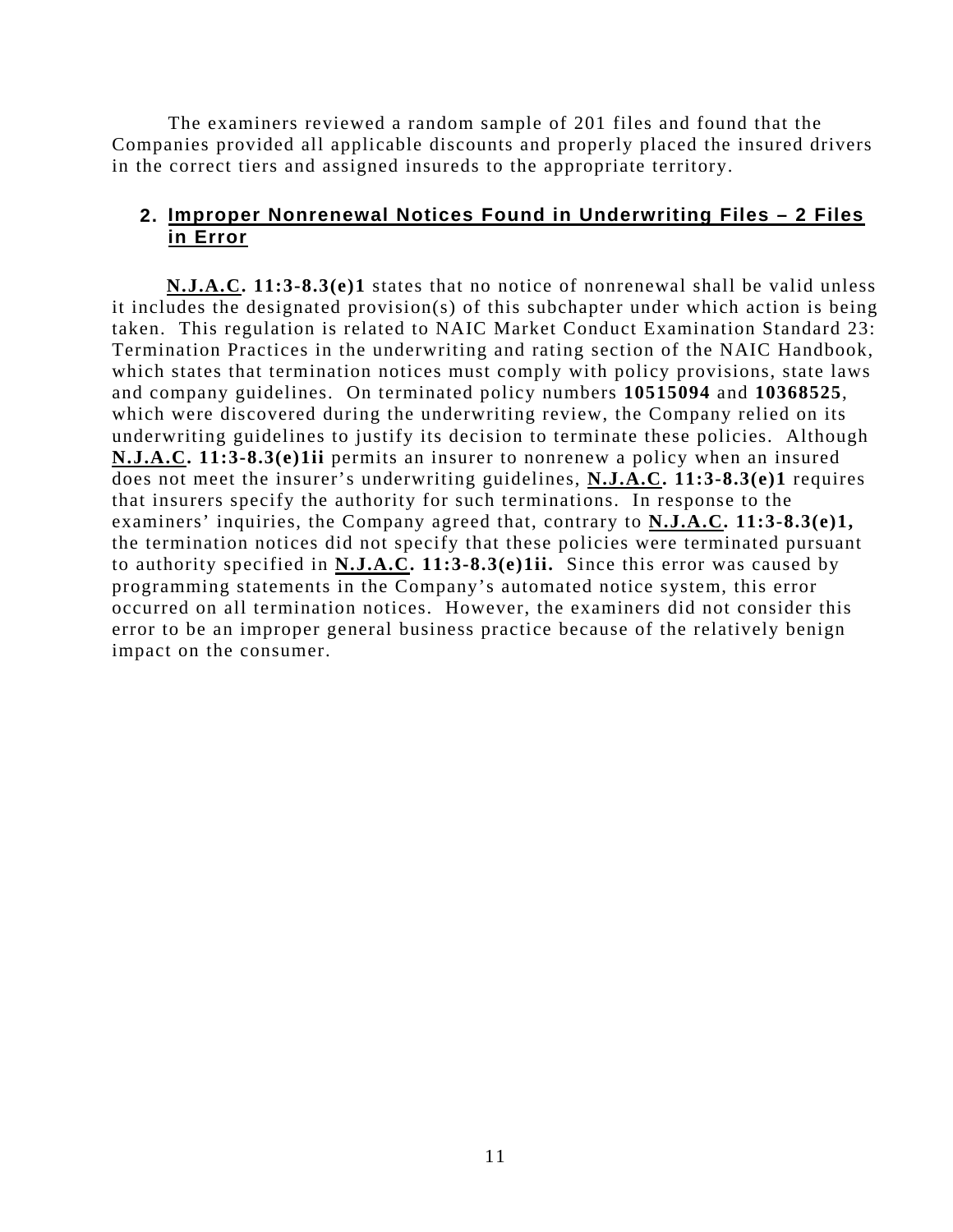# <span id="page-14-0"></span>IV. ANTI-FRAUD COMPLIANCE REVIEW

#### **A. INTRODUCTION**

 Pursuant to **N.J.S.A. 17:33A-8** and **N.J.A.C. 11:16-6 et seq**., insurers are required to file for approval a fraud prevention plan in accordance with the specifications outlined in **N.J.S.A. 17:33A-15**. In addition, **N.J.A.C. 11:16-6.4(a)** requires the establishment of a full-time Special Investigative Unit (SIU) whenever the insurer exceeds 2,500 policies. SIU personnel are required to meet qualifications established by **N.J.A.C.** 11:16-6.4(d) 1&2. The SIU unit is to be comprised of staff with a minimum amount of education and experience. In addition to investigating suspected claim and underwriting fraud and referrals to the New Jersey Office of the Insurance Fraud Prosecutor, the SIU is responsible for providing annual in-house fraud detection and prevention training to claims and underwriting personnel. The Company is also required to provide an annual report to the New Jersey Department of Banking and Insurance.

#### **B. EXAMINERS FINDINGS**

The examiners reviewed USAA's implementation of its claim and underwriting fraud prevention and detection plan and its fraud detection and prevention training records and found that plan implementation and training are in compliance with the above statute and regulation. The examiners submitted several inquiries to the Companies, requesting the approved fraud manual, procedures for collection and preservation of evidence, SIU and OIFP referral methodology and measures for sharing information between SIU and the Underwriting department. The companies' response to these inquiries indicated compliance.

The examiners randomly selected and reviewed 27 closed SIU claim files and 32 SIU underwriting files for compliance with **N.J.A.C. 11:16-6 et seq.**, and found no errors.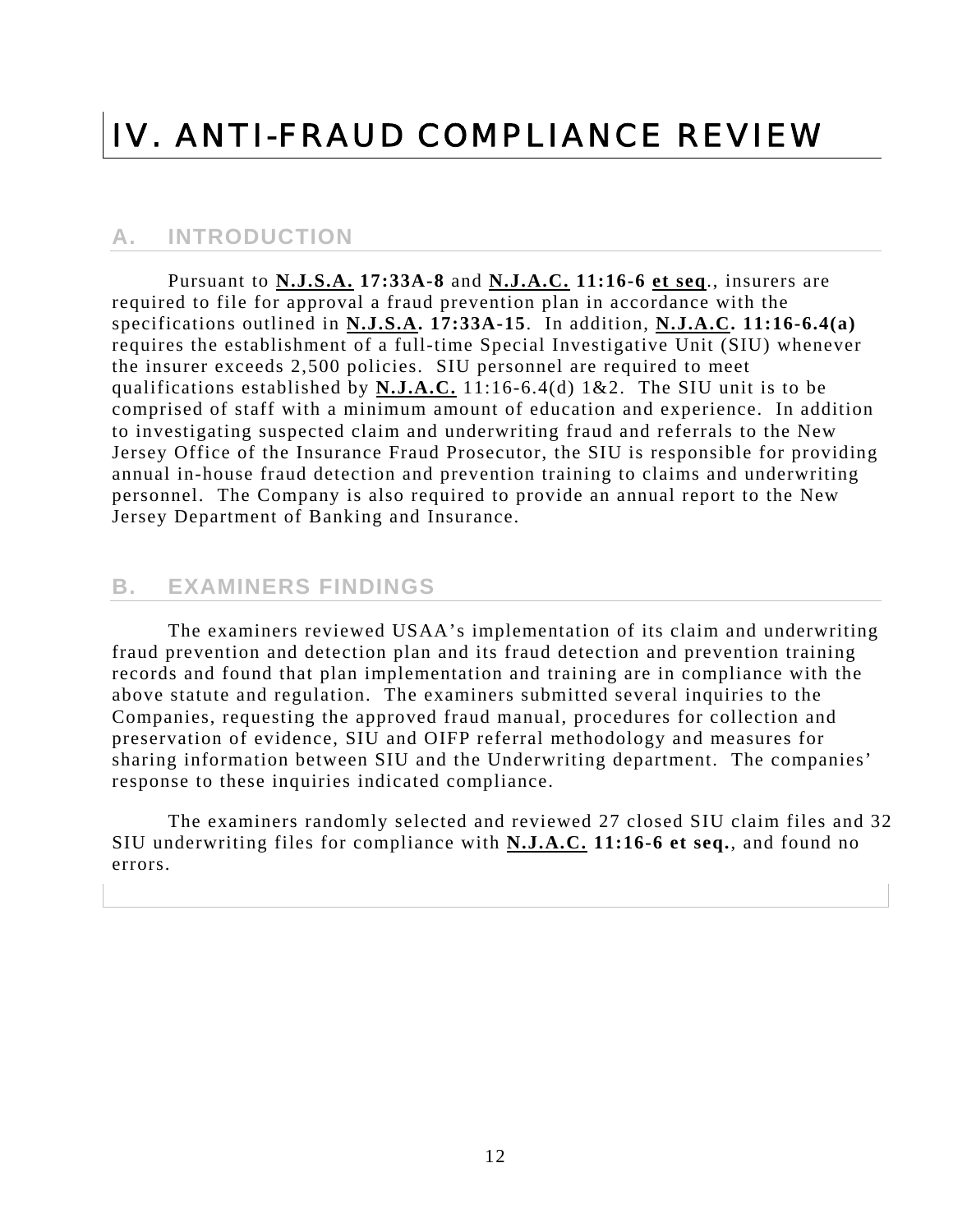# <span id="page-15-0"></span>V. RECOMMENDATIONS

USAA and CIC should inform all responsible personnel and third party entities who handle the files and records cited as errors in this report of the examiners' recommendations and remedial measures that follow in the report sections indicated. The examiners also recommend that the companies establish procedures to monitor compliance with these measures.

Throughout this report, the examiners cite and/or discuss all errors found. If the report cites a single error, the examiners often include a "reminder" recommendation because if a single error is found, more errors may have occurred.

The examiners acknowledge that during the examination, the companies have agreed and had already complied with, either in whole or in part, some of the recommendations. For the purpose of obtaining proof of compliance and for the Companies to provide its personnel with a document they can use for future reference, the examiners have listed all recommendations below.

#### **A. GENERAL INSTRUCTIONS**

All items requested for the Commissioner and copies of all written instructions, procedures, recommended forms, etc. should be sent to the Commissioner, c/o Clifton J. Day, Manager of the Market Conduct Examinations and Anti-fraud Compliance Unit, Mary Roebling Building, 20 West State Street, PO Box 329, Trenton, N.J. 08625, within thirty (30) days of the date of the adopted report.

#### **B. CLAIMS**

- 1. The Company should remind all appropriate personnel, including outside vendors when applicable, that when they are handling first party claims, they must:
	- a. Pay all PIP claims within 60 days unless an extension of 45 days is requested in writing pursuant to **N.J.S.A. 39:6A-5g** and **N.J.A.C. 11:2-17.7(b)**.
	- b. Pay interest on PIP claims paid beyond the required time frames pursuant to **N.J.S.A. 39:6A-5h**. USAA and CIC must reopen and review the 1 PIP claim the examiners cited for failure to pay interest listed in Appendix A.2 of this report. The Company should calculate and pay the interest for the period of delay as required by the statute.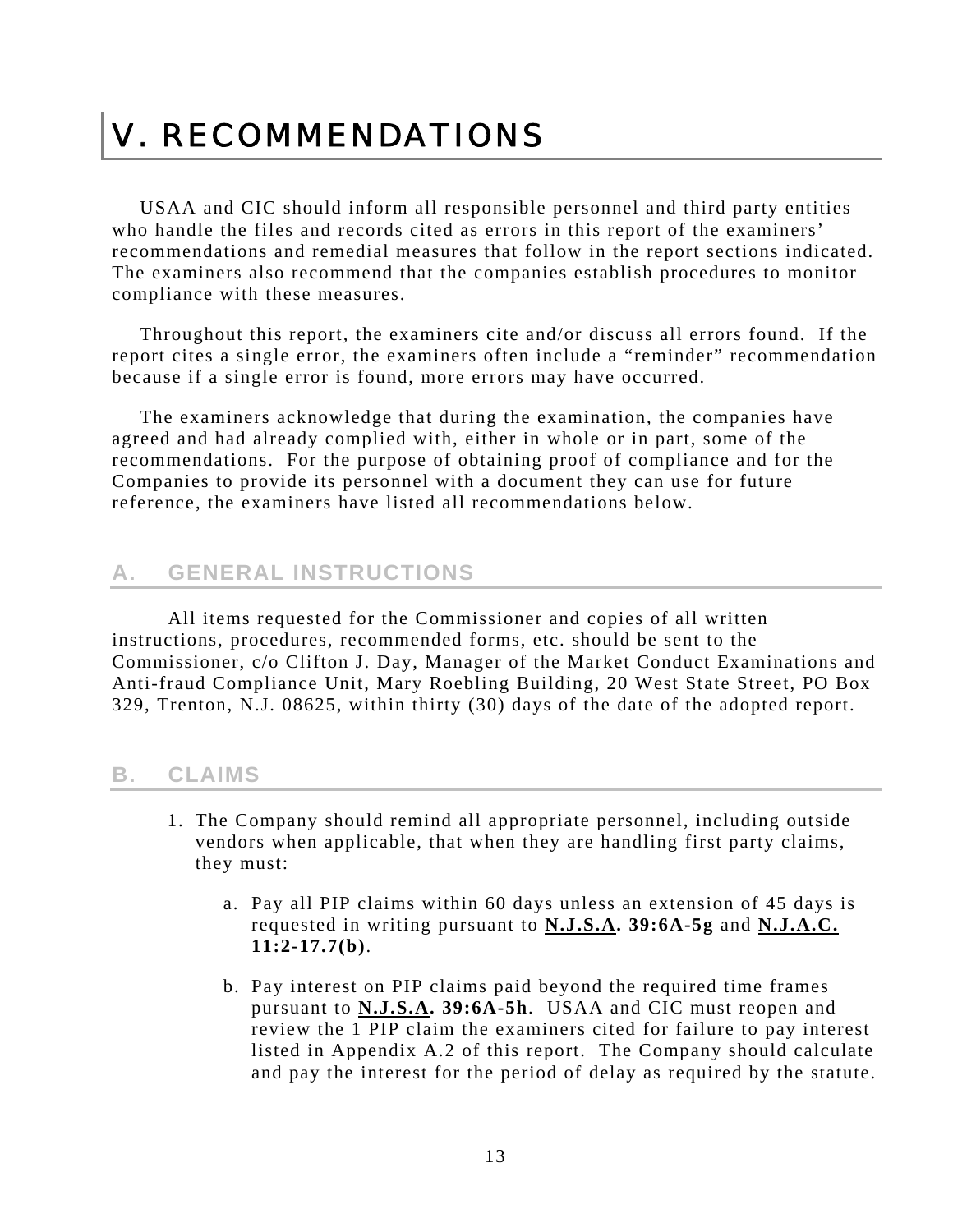- <span id="page-16-0"></span>c. The Companies should issue instructions to all claim personnel stating that, pursuant to **N.J.A.C. 11:3-10.5(a)**, insurers are required to settle first party claims within 30 calendar days from receipt.
- d. Pursuant to **N.J.A.C. 11:3-10.5(b)** if an insurer is unable to settle claims within the time periods specified, the insurer must send written notices of delay every 30 days as appropriate, until settlement.
- 2. The Company should remind all appropriate personnel that that the maximum payment period for property liability claims shall be 45 calendar days from receipt by the insurer of notification of claim. If the insurer is unable to settle the property damage claim within the time period specified, the insurer must send to the claimant a written notice of delay after the initial notice of loss and every 45 days thereafter until all elements of the claim are either honored or rejected pursuant to **N.J.A.C. 11:2-17.7(C)2** and **N.J.A.C. 11:2-17.7(e**).

## **C. UNDERWRITING**

3. Pursuant to **N.J.A.C. 11:3-8.3(e)l**, the Companies must issue written instructions to all appropriate personnel stating that notices of non-renewal shall not be valid unless they include the designated provision(s) of the non-renewal regulation.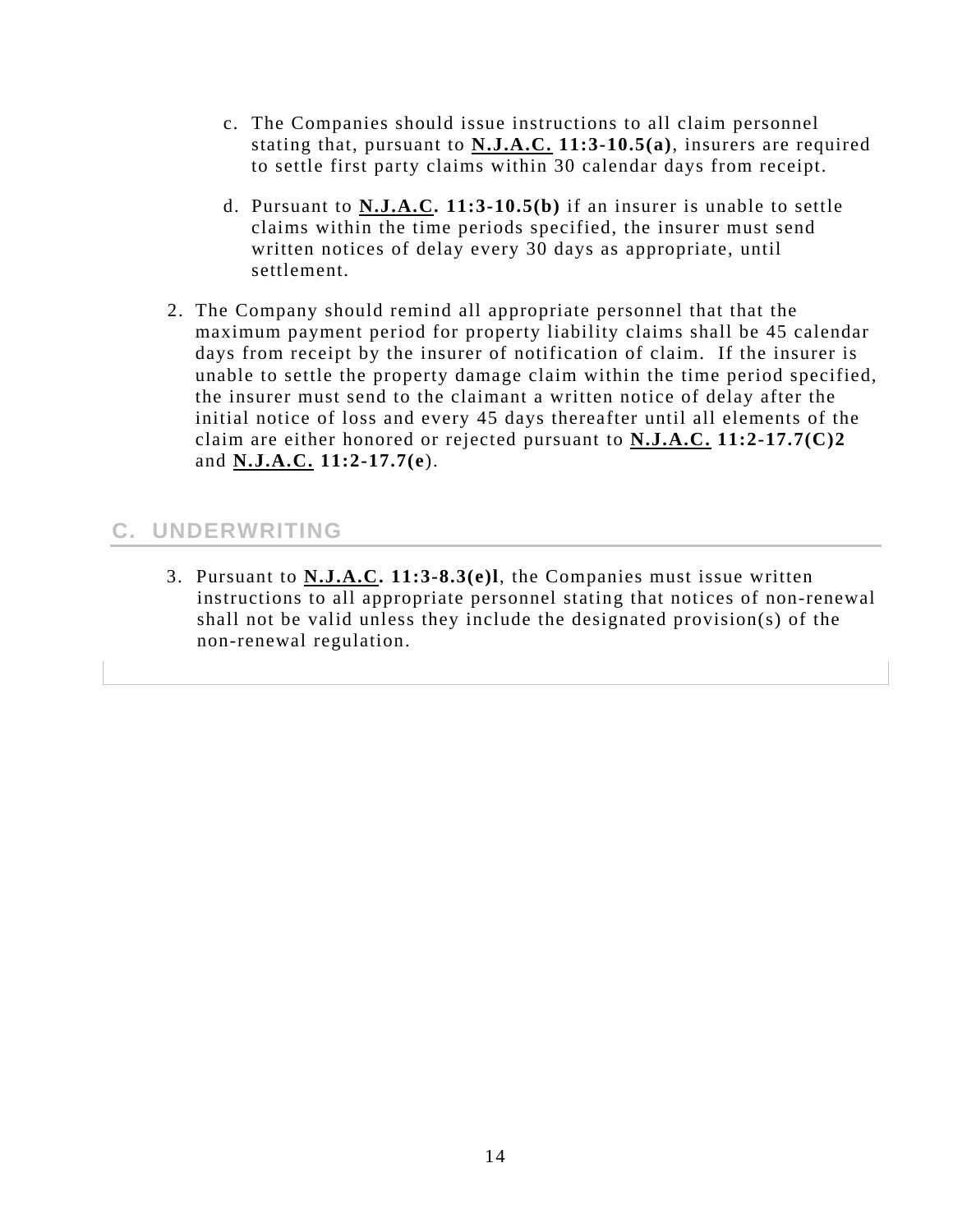# <span id="page-17-0"></span>APPENDIX A – CLAIM ERRORS

#### **1. Failure to Settle Physical Damage Within 30 days - 10 Files in Error (Average 24 Day Delay)**

| <b>Member</b><br>Number* | Claim<br><b>Number</b> | Claim<br>Type | <b>Notice</b><br>Date | Date<br>Paid | Days to<br>Pay | Days beyond<br>30 |
|--------------------------|------------------------|---------------|-----------------------|--------------|----------------|-------------------|
|                          | 5                      | Coll          | 01/07/03              | 05/05/03     | 118            | 88                |
| $\overline{2}$           | $\overline{2}$         | Coll          | 05/02/03              | 07/06/03     | 65             | 35                |
| 3                        | 24                     | Coll          | 12/01/02              | 01/20/03     | 50             | 20                |
| 4                        |                        | Coll          | 02/12/03              | 03/25/03     | 41             | 11                |
| 5                        |                        | Coll          | 01/15/03              | 03/03/03     | 47             | 17                |
| 6                        |                        | Coll          | 05/16/03              | 06/17/03     | 32             | $\overline{2}$    |
|                          | 5                      | Coll          | 12/04/02              | 01/17/03     | 44             | 14                |
| 8                        |                        | Coll          | 02/11/03              | 04/04/03     | 52             | 22                |
| 9                        |                        | Comp          | 03/31/03              | 05/27/03     | 57             | 27                |
| 10                       | 20                     | Comp          | 01/29/03              | 03/03/03     | 33             | 3                 |

#### **2. Failure to Settle Denied Property Damage Claims within 45 Days– Database Exceptions Review (Average 53 Day Delay)**

| Member<br>Number* | Claim<br><b>Number</b> | Claim<br>Type | <b>Notice</b><br>Date | Date<br>Denied | Days to<br>Deny | Days beyond<br>45 |
|-------------------|------------------------|---------------|-----------------------|----------------|-----------------|-------------------|
| 11                |                        | <b>PD</b>     | 9/27/02               | 1/10/03        | 105             | 60                |
| 12                | 4                      | <b>PD</b>     | 11/20/02              | 1/30/03        | 71              | 26                |
| 13                | 18                     | <b>PD</b>     | 3/17/03               | 7/23/03        | 128             | 83                |
| 14                | 11                     | <b>PD</b>     | 10/18/02              | 1/13/03        | 87              | 42                |
|                   |                        |               |                       |                |                 |                   |

\*Actual member number is personal information and confidentially retained by DOBI in its official files. This number is provided merely to differentiate one claim from the next.